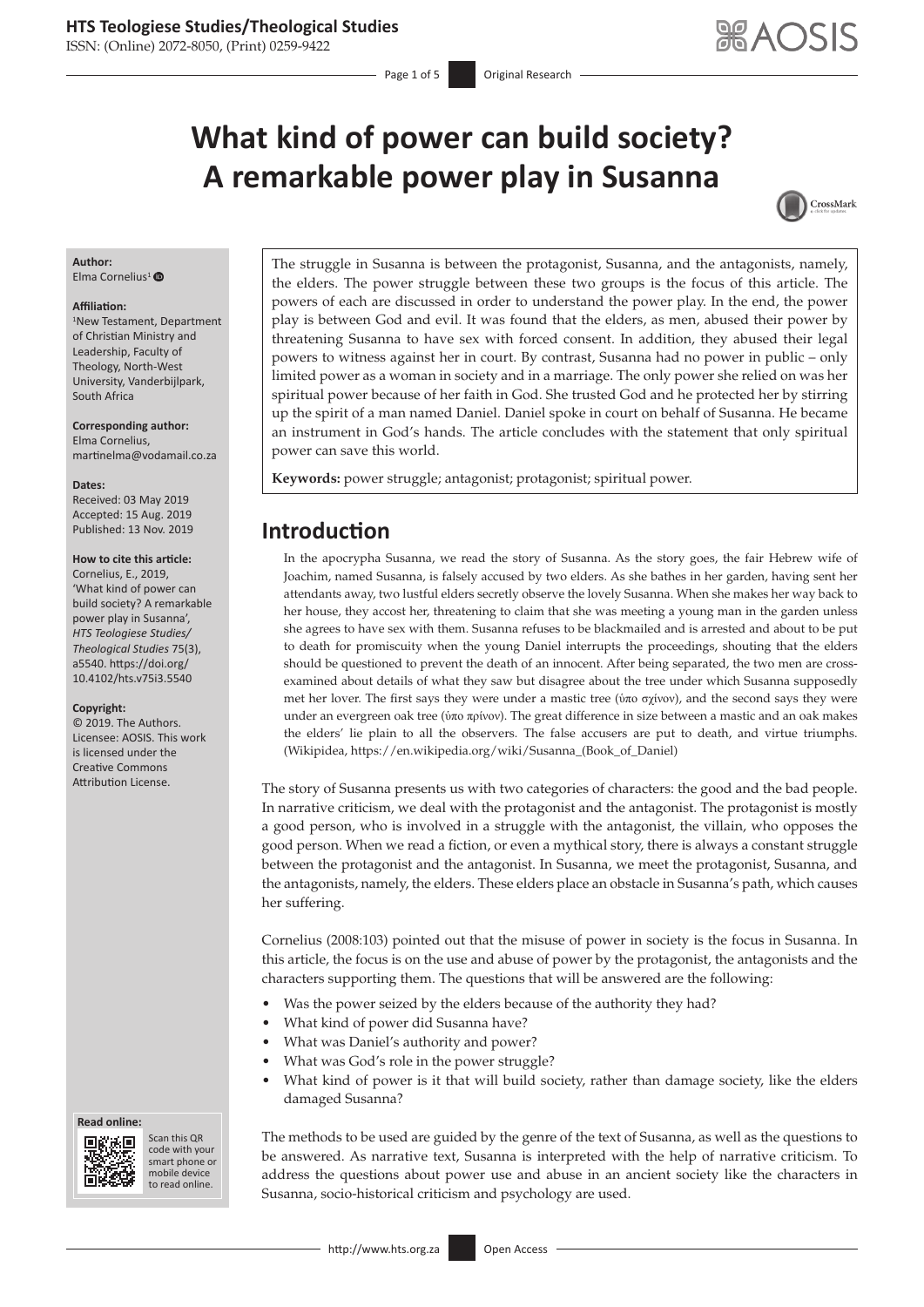Firstly, the characters are discussed and then their use and abuse of power are interpreted. Finally, a conclusion is made on what kind of power can build society.

## **Identifying the protagonist and the antagonist in the narrative**

The protagonist is the leading character, or the main figure, in the story. In the apocrypha Susanna, the beautiful and devout Susanna is the protagonist who is caught in a vortex of struggle because of the antagonists in the narrative. Being continuously presented as a good person, Susanna receives all the sympathy of the readers. Susanna is, therefore, a person with whom readers can easily identify. The antagonists are the opponents of the protagonist. In Susanna, the elders are the antagonists who are seen creating obstacles in Susanna's path.

The confrontation between Susanna and the elders is made possible because of Susanna's husband Joachim, who was a wealthy Jew and lived in a house with a fine garden. The elders, who were appointed as judges, used Joachim's house as their courtroom.

Susanna is forced into a struggle with the authorities caused by the elders. Eventually, the struggle is between Susanna and the elders themselves. This struggle between Susanna and the elders, however, also becomes a struggle between Susanna's God, on the one hand, and the elders and society, on the other hand.

## **The power struggle**

The power struggle is what makes a story great. It keeps the audience interested in the outcome of the story.

The elders were not antagonists because of strength, but because of authority and power in society. One would normally expect the villain to be the dark lord, the witch, the usurper, the criminal mastermind, the bully, the ancient evil with the intent to harm the protagonist, to take revenge or simply cause chaos, but the elders in Susanna are different.

I would not even call them 'everyday antagonists' who simply act in opposition to Susanna, creating conflict without a distinct goal of setting the world on fire, discouraging Susanna from pursuing a goal they find dangerous or irresponsible, creating emotional or physical roadblocks that hinder her, or stirring up trouble.

The elders fit more into the category of 'immoral entities'. However, they are not the kind of antagonists who specifically aim to harm the protagonist's morality. They fall in the hands of lust and desire and end up giving up their morals. In order to maintain their power in society, they give up their morals and give in to lies and deception.

Susanna fights to hold onto her commitment to God by not submitting to the antagonists' threats. In summary, Susanna's

story is all about maintaining power. In the next section, the ways in which different characters use and abuse power are discussed.

## **Power and authority**

Power is the ability to control others, events or resources, to make happen what one wants to happen in spite of obstacles, resistance or opposition and it can be held, coveted, seized, taken away, lost or stolen (Crossman 25 October 2019) and even misused and abused, I would add.

Authority is always tied to social positions or roles; it is legitimate power (Crossman 29 March 2019) which is sanctioned and institutional (Bierstedt 1964:79).

In this section, the power and authority of the characters is the focus.

### **The power of the elders**

Susanna 19 tells how the elders ran to Susanna in the garden and admitted their desire for her and tried to negotiate a consenting sexual relationship with her. They immediately blackmailed her by warning her that in case she would not agree, they would testify against her that a young man was with her, and that this was the reason why she sent her maids away<sup>1</sup>. With the threat of accusing her of adultery, the elders no longer asked her consent, but rather demanded sexual intercourse. This was an attempt of rape, although not through physical force, but through the force of blackmail, threat and intimidation.

Why did the elders try to rape Susanna? Did they have authority? If they had authority, the next question will be, authority in which circles? Did they have power? If they had power, was it a result of their gender, age or authority?

Susanna 5 explains that, 'two elders (Πρεσβυτεροι) from the people were appointed as judges (Κριται)'.

Susanna 6 proceeds: 'they were frequently at Joachim's house, and all who had a case to be tried came to them there'. These two men had the legal authority of judges who exercised judgement. They had authority to make judgements. Susanna 5 says that they were απεδειχθησαν 'appointed'. These two men thus had legitimate power and the social positions of judges in society.

In ancient societies, the elders were adult men, usually older, who were responsible for making decisions in a local village or community. In the Old Testament, in Exodus 3:16, 24, Numbers 11 and Proverbs 31:23, we read about the elders in society – men who led in local decision-making. It is clear from these, and other biblical passages, that elders held a place of leadership from an early period. Over time,

<sup>1.</sup>Susanna 17–18 tell how Susanna ordered her maids to bring her oil and washing balls and to shut the garden doors. The maids then left as commanded. The elders threatened to use this against her as an excuse to meet with the young man.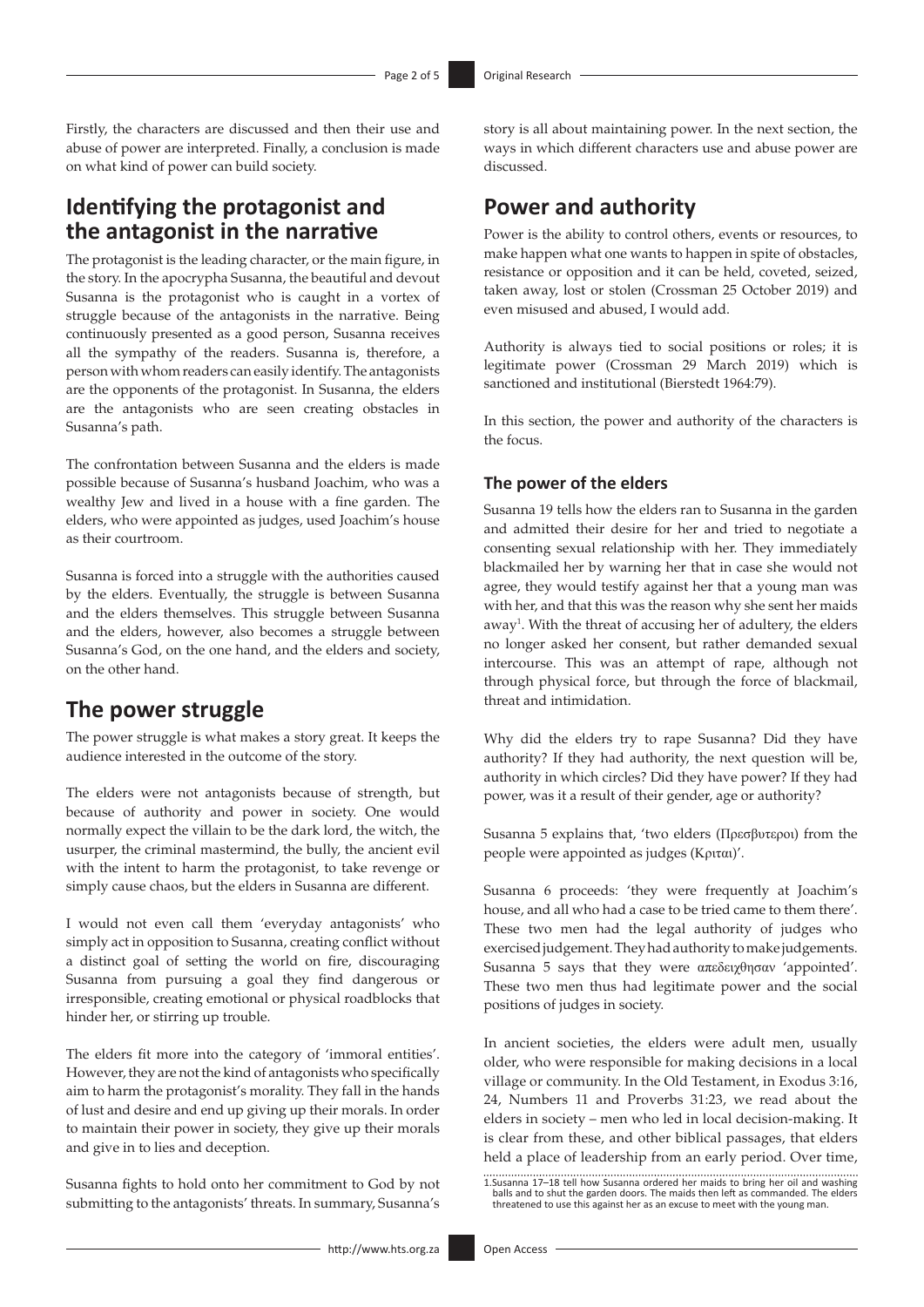the position of elder progressed from an informal position of leadership to a specific calling from God.

The elders were charged with the responsibility of judging the people on civil matters and thus they served as local magistrates in bringing murderers to trial (Dt 19:12, 21:1; Jos 20:4), punishing a disobedient son (Dt 21:19), inflicting penalty for slander (Dt 22:15), for non-compliance with the Levirate marriage law (Dt 25:7), enforcing the law (Dt 27:1) and conducting the service in expiation of unwitting violation of the law (Lv 4:13).

Elders were also used by Moses to communicate to the people (Ex 19:7; Dt 31:9) and to administer the law of God. The elders would also lead in the observation of the Passover (Ex 12:21), and perhaps other elements of worship. Later, the elders of Israel were specifically involved in the leadership of cities (1 Sm 11:3, 16:4 and 30:26). Still, their function was decisionmaking – applying wisdom to the lives of the people in resolving conflicts, giving direction and generally overseeing the details of an orderly society of God's people.

As we read in Proverbs 31:23, we can see that the elder was a respected and honoured person in society. The elders in Susanna's story were honourable men because of their authority as judges.

These elders thus had a form of 'referent power' (see Van Vliet 2010) as they were regarded to be role models in society, they had much influence, they were highly liked and there is even a possibility that people identified with them.

The question is, 'why did the elders want to rape Susanna?' And what is the psychological nature of this rape attempt? Groth and Burgess (1977:403–404) identify two types of rape: anger rape and power rape. These elders did not commit an anger rape by violently attacking Susanna and forcing her into having sex with them. It does not exclude the possibility, however, that they could have done that if Susanna did not call out for help. But they committed a power rape where they planned the attack in order to gain pleasure from meeting their lust. These two men abused their power in society as men by approaching Susanna and asking her consent for sexual intercourse.

Jordaan and Chang (2018) say that 'evil and lawlessness penetrated into' the elders' minds. One may ask whether these elders planned a pleasure trip or a power trip with Susanna? Was sexual fulfilment the motive for their request or was it rather a desire to dominate Susanna? Tedeschi and Felson (1994:131) are of the opinion that rape is more about sexual fulfilment than power and I believe in this case it is indeed true.

These two men were, as males and elders, in the most powerful position in this scenario; however, they had no defence against the powerless woman's power of beauty. Susanna 9–11 narrates that the elders 'suppressed their consciences and turned away their eyes from looking to Heaven or remembering their duty to administer justice'. They had sexual fantasies and the power of their sexual desire became stronger than the power of their religion and stronger than the power of their positions in society. The power of a woman's beauty leads to a power of desire within them and they were willing to turn their backs on God, to depart from their moral values, and to forsake their duties as judges between right and wrong. They were driven by a sexual desire to become crooked and pervert and wicked.

The moment the elders confessed their lust to each other (Susanna 14), peer pressure became another power in their actions. Susanna 14 says that they confessed their lust and then together they arranged for a time when they could find her alone. They agreed to support one another in their evil endeavour and then there was no turning point left. In psychology, rape is a forcible sexual assault – a sexual offense (Groth & Burgess 1977:400). Groth and Burgess (1977:401) state that rape has yet to be regarded as a sexual deviation. They refer to rape cases such as paedophilia, exhibitionism, nymphomania and group sex as examples of sexual deviation. The context of the attempted rape in Susanna can thus be seen as a sexual deviation where two men plan to have sexual intercourse with one woman. The planned group sex of the elders increased the individuals' power and I think that the elders were inspired to go through with their plans the moment they agreed to group sex.

When Susanna refused to 'lie down' with these men, she called out for help (Sus 24) and the elders knew that they had to make a plan. They shouted against her and opened the doors of the garden to allow people in. Susanna 26–27 explains how the elders then told their lies to the people as planned.

Then the elders used 'coercive power' (Van Vliet 2010). They tried to force Susanna to do something against her will. They used their initial referent power to threaten her. During the trial, the two men who tried to rape Susanna acted as witnesses and testified about her (Sus 36–41) that:

- while they were walking in the garden alone, Susanna came in with two maids, shut the garden doors and dismissed the maids
- a young man then, who was hiding there, came to her and lay with her
- they were in a corner of the garden, and when they saw that wickedness – Susanna and the young man embracing – they ran to them
- they could not hold the man because he was stronger than them, and he opened the doors and got away
- they seized Susanna and asked who the young man was, but she would not tell them.

These elders abused their power as authoritative judges in society by their twisting of justice. They knew no one would question their motives. Because they were elders of the people and judges, the assembly (συναγωγη) believed them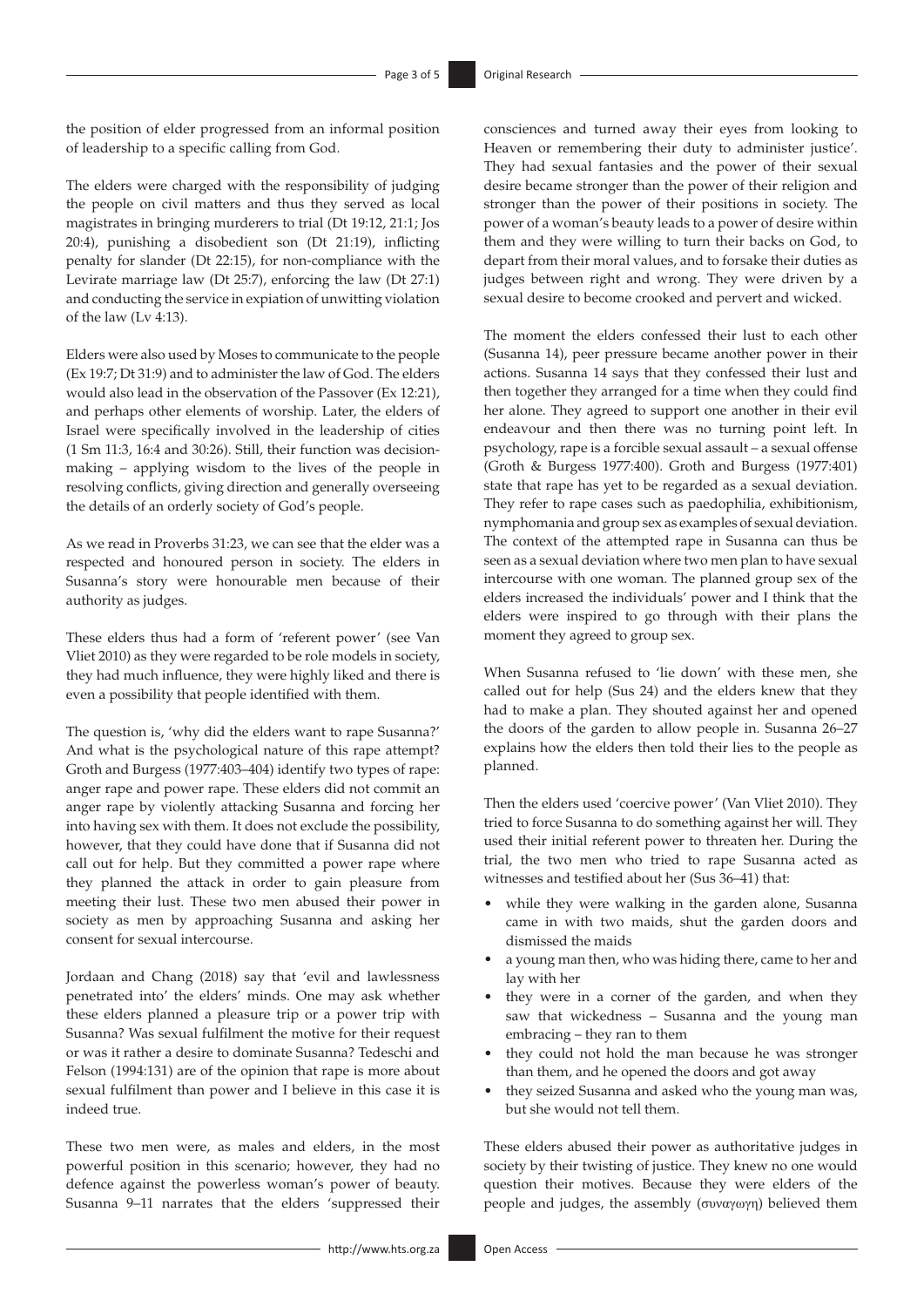and condemned her to death. Because they had status, authority and power in society, they were believed. Being a woman, Susanna had no social power to defend herself in the court.

These elders tried to rape Susanna because of them turning away from God and becoming desirous for her.

It would imply that power abuse is in this case an act of turning away from God and a turning away from morals.

Jordaan and Chang (2018) also brought up the issue of space. I think power abuse is always a case of penetrating a space where one has no authority. Power abuse is also a case of being overwhelmed by something like desire in this case.

#### **Did Susanna have power in society?**

Susanna is portrayed as a woman with beauty and piety. Kanonge (2013:2) shows us the irony in this description, as beauty entailed sexual temptation as it was a potential threat in ancient societies to men's piety. In this line of thought, Kanonge (2013) argues that Susanna's godliness and fear of God are ironically combined with her beauty. One can immediately sense a power play between two major powers, namely, sexual temptation and a life dedicated to God. I think the author deliberately introduced the story with this description of Susanna in order to make the readers aware of the ingredients for a possible power struggle.

Sered and Cooper (1996:44–45) show that Susanna, at first, seems to be a powerful person. She had personal servants and she ordered them to do chores for her (Sus 15–17). Cornelius (2008:99) shows that the wealth actually belonged to her husband – materially she was poor like all women in ancient society. As a Jewish woman, she was restricted in a patriarchal world. Ferguson (1987:58) states that the Jewish woman was the mistress of the home, not as restricted in public appearance as Greek women, but they could not testify in court. Her duties were to educate the children, to grind flour, cook, do laundry, make beds and spin wool. It was indeed her husband's responsibility to provide for her. That is why we read in Susanna that her husband provided for her. The storyline, however, gives one the impression that Susanna was even more spoiled by her many maids. Structurally, she was powerless as she was just another possession of her husband Joachim (Cornelius 2008:99).

While the elders were waiting for an opportunity to rape Susanna, Susanna planned to take a bath outside in the garden because it 'was a hot day' (Sus 15). They brought her olive oil and ointments and shut the garden doors once they left, as ordered by Susanna (Sus 18). One cannot but wonder whether this was perhaps an attempt to seduce somebody? Why would Susanna take a bath outside in the garden?

No traces of bathrooms have been found in old Hebrew houses, even in royal palaces (Orr 1915). Orr (1915) is of the opinion that where Joachim had a bathing pool in his garden in Babylonia (Sus 15), Susanna might refer simply to bathing

in the open air, as the public plunge baths of the Greek type were unknown amongst the Hebrews until they were brought in contact with the Greek civilisation. It was said, however, at the very beginning of the story that Joachim was wealthy, with a garden adjoining his house (Sus 4) and that the house was so big that even the judges could use it as a courtroom (Sus 6). It seems fair, therefore, to believe that Joachim could have had a bath pool in his garden. The story gives the impression that Susanna had no ulterior motives other than simply bathing for refreshment on a hot day.

What gave Susanna ultimate power, however, was her strong faith in God. This is moral and spiritual power.

Susanna was a model of faith in God. She is described as a God-fearing woman (Sus 1) who remained steadfast in her beliefs, depended on God and prayed to God (Sus 23, 42–43). And when God saved her form execution, it proved that spiritual power triumphed over the corruption and misuse of the social power of the elders. Cornelius (2008:99) says Susanna stood out as a morally strong woman who stayed true to her God (Sus 23, 2–43). Her faith empowered her to go on in life.

What is interesting about Susanna's spiritual power is that to be able to get access to a spiritual power, Susanna had to give up her own power over her own life. That is what spiritual power is all about. She handed her life over to God in faith and, in return, received an immense spiritual power from a God who is in control of everything and everyone. Faith, thus, empowers human beings.

Once Susanna appeared in court, she remained within the prescribed roles of patriarchy, kept quiet and did not dare to defend herself (see Ferguson 1987:58). She fulfilled the typical role of a Jewish woman in that society with no power at all. Because of her spiritual power, however, a man called Daniel played an important role in Susanna's struggle in court and spoke on her behalf. It is, therefore, worthwhile to study Daniel's power.

### **The power of Daniel**

Daniel is introduced in the story as a mere young boy with no expertise in judicial affairs (Sus 45). Susanna turned to God in her dark hour and 'the Lord heard her cry' (Sus 44). Verse 45 proceeds with, 'God stirred up the holy spirit of a young lad named Daniel'. God answered Susanna's prayers by inspiring and empowering Daniel to step forward for Susanna. Daniel was sent by God to intervene.

Daniel stepped forward and 'shouted with a loud voice: I want no part in shedding this woman's blood' (Sus 46). The fact that Daniel was willing to step forward to stop wickedness and a morally wrong act, to stop a society from allowing false testimonies and condemning innocent people, proved him to be a virtuous young man. The other elders immediately acknowledged him as an elder or judge (Sus 50). This gave Daniel the authority to take over the examination and he used this legal power to prove to the court that Susanna was innocent.